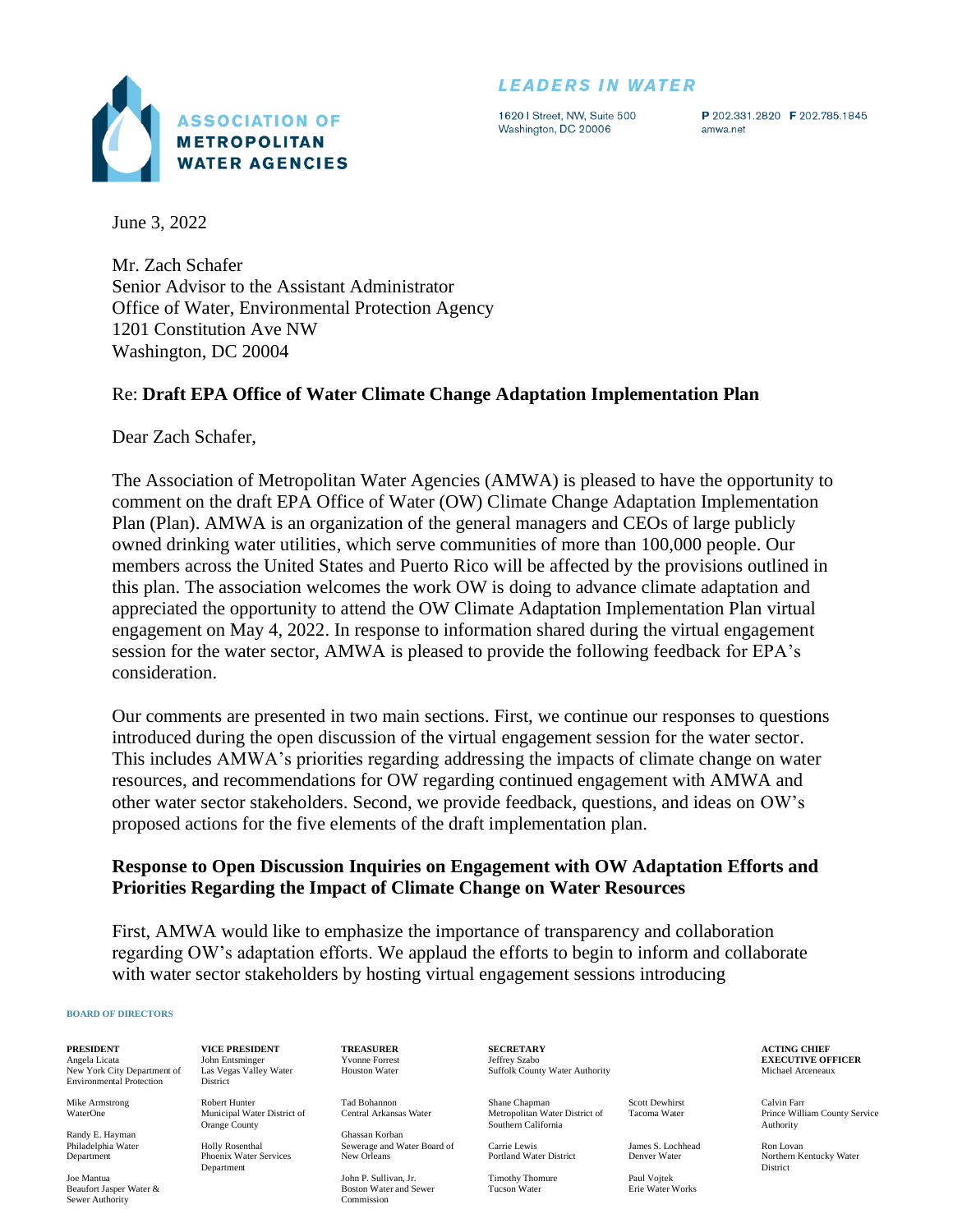the plan and inviting stakeholders to provide input on the plan's development and implementation. OW described in the virtual engagement session that they will publish the final climate adaptation implementation plan by the end of summer; however, OW did not share this draft plan online or open it for public comment on the Federal Register. Moving forward, AMWA recommends the final climate adaptation implementation plan be shared online in full in order for stakeholders to have additional information about EPA's vulnerability assessments, priorities, and implementation activities. Additionally, AMWA recognizes that it is necessary for OW to describe in more detail how it plans to execute its strategy in implementing each priority action. AMWA therefore recommends that EPA make this draft plan available online in the interim to ensure continued engagement on OW's plan priorities and activities.

Next, AMWA recommends that EPA describe more clearly how it will engage water sector organizations in the plan's development and implementation years 2022-2026. Specifically, AMWA recommends EPA consider measures to regularly receive the feedback of key water sector (and other) stakeholders. OW could do this in several ways, but here are two possibilities:

- 1. OW could continue to have regular virtual engagements with interested stakeholder groups and associations and their members, as it did for its May 2022 virtual engagements.
- 2. OW could conduct quarterly check-ins between representatives of water associations and the OW Assistant Administrator and staff on key initiatives, including the development of this climate adaptation implementation plan. Over a year has passed since the OW Assistant Administrator held a meeting with representatives of the water associations.

In summation, with regard to OW engagement on its plan moving forward, AMWA reiterates the importance of OW providing consistent opportunities for water sector stakeholders to be updated on this plan's implementation.

AMWA has three comments specifying our priorities and concerns regarding the impacts of climate change on water resources:

- 1. It is important for water utilities to have support for the implementation of integrated and well-developed climate adaptation options. AMWA emphasizes the importance of ensuring utilities have the flexibility and technical support to address climate adaptation through federal grants and programs.
- 2. OW priorities in this plan should include a commitment to not only gather the scientific data and research needed to inform climate adaptation and mitigation, but also to apply that research and information to the development of tools that are critical to the long-term success of drinking water utilities. This includes but is not limited to scenario-planning and an assessment of the current regulatory framework. It is necessary that OW share important climate projection data in a form that utility managers can easily access and use to inform their own organization's climate adaptation plans.
- 3. The development and execution of the OW implementation plan is an opportune time for EPA to conduct a systematic assessment of climate change impacts on the water sector's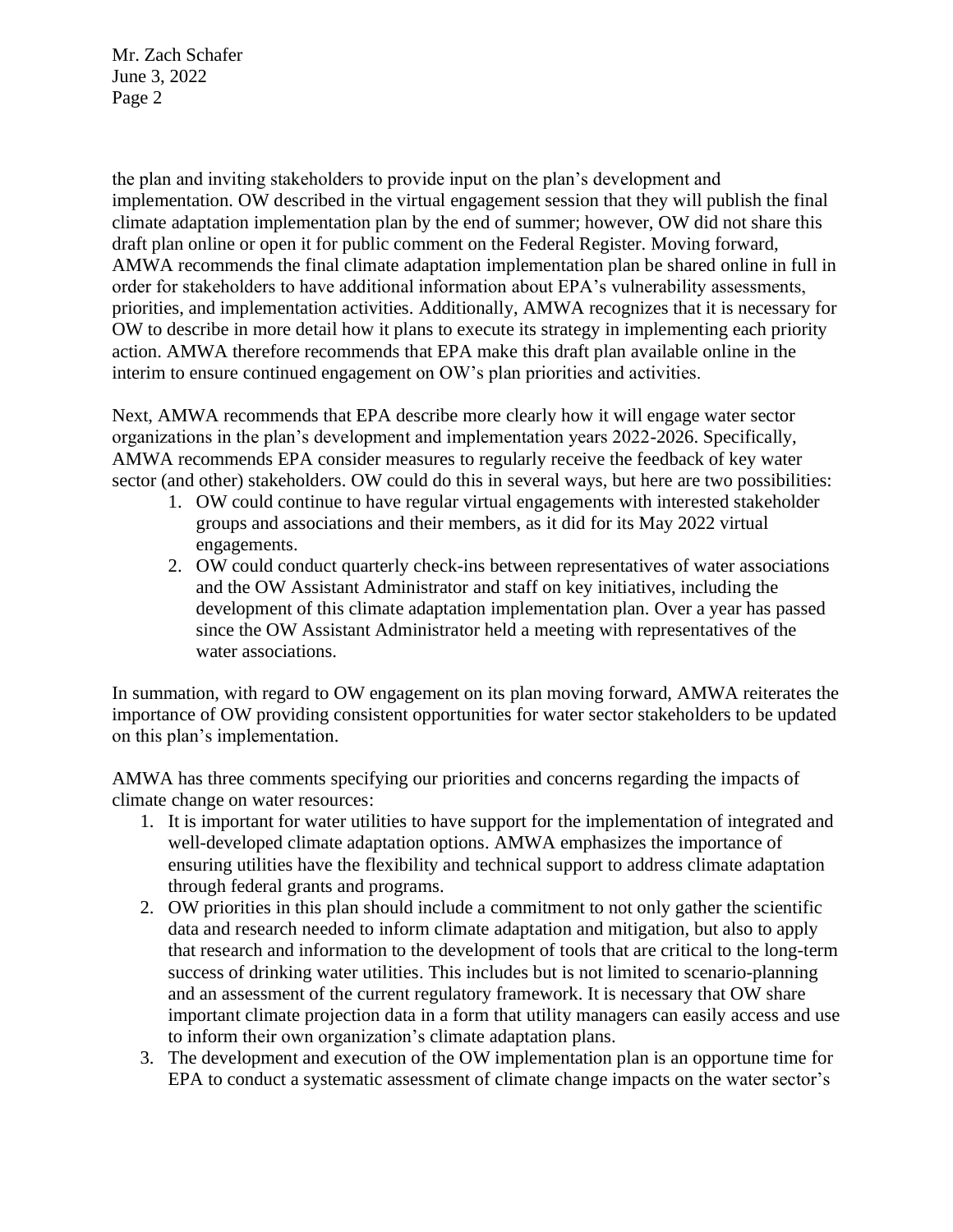> regulatory landscape and to consider how federal rules and programs can facilitate climate-smart investment and planning. Understanding how climate change will continue to affect water utilities' obligations under federal regulations, such as the Safe Drinking Water Act and Clean Water Act, is important to helping encourage utilities' climate resilience efforts. Further, systematically identifying various federal funding opportunities for climate resilience will help water utilities understand their options for funding long-term climate adaptation projects.

# **AMWA Recommendations to OW's Proposed Actions in the Five Elements of the Climate Adaptation Plan, Including the Plan's Three Priority Actions**

### *Designation of a Senior Career Leader*

AMWA fully supports the designation of a senior career leader to oversee the OW Climate Adaptation Implementation Plan.

### *Climate Vulnerability Assessment for OW Programs*

Regarding OW climate vulnerability assessment for OW programs, AMWA asks for clarity regarding how OW will assess climate vulnerabilities to its programs and address these vulnerabilities. Vulnerabilities of critical water infrastructure have been well documented in the National Climate Assessment and previous reports conducted by EPA through the Climate Resilience Evaluation and Awareness Tool (CREAT). Additionally, AMWA believes that EPA could build on previous work outlined in the National Climate Assessment and work in partnership with the CDC to assess its Waterborne Illness and Water Treatment Needs program vulnerabilities.

AMWA appreciates that EPA included the cross sector vulnerabilities the water sector has with energy and transportation infrastructure in its assessment. However, AMWA would like for clarification in the final plan about how OW will address the vulnerabilities to its critical water infrastructure programs including these cross sector vulnerabilities.

*Priority Action Goal 1: Improve the Climate Resilience of America's Water Infrastructure* AMWA welcomes the opportunity to comment on the three priority actions for OW under its draft climate adaptation implementation plan. AMWA supports the first goal of improving climate resilience of America's water infrastructure and emphasizes that OW should encourage water sector stakeholders to proactively pursue climate resilient infrastructure now by enabling access to federal funding opportunities for climate-resilient investment. As an example, action items of the first goal include "deploying grant and loan programs to advance climate initiatives;" OW should encourage states to reduce the burden on communities applying for climate adaptation projects with Drinking Water State Revolving Funds and other funding opportunities through a memo or other guidance aimed at simplifying grant processes. Regarding the action item of incorporating climate planning resources in technical assistance, AMWA recommends highlighting key resources and webpages where stakeholders can find technical assistance on climate change adaptation and funding opportunities. Specifically, OW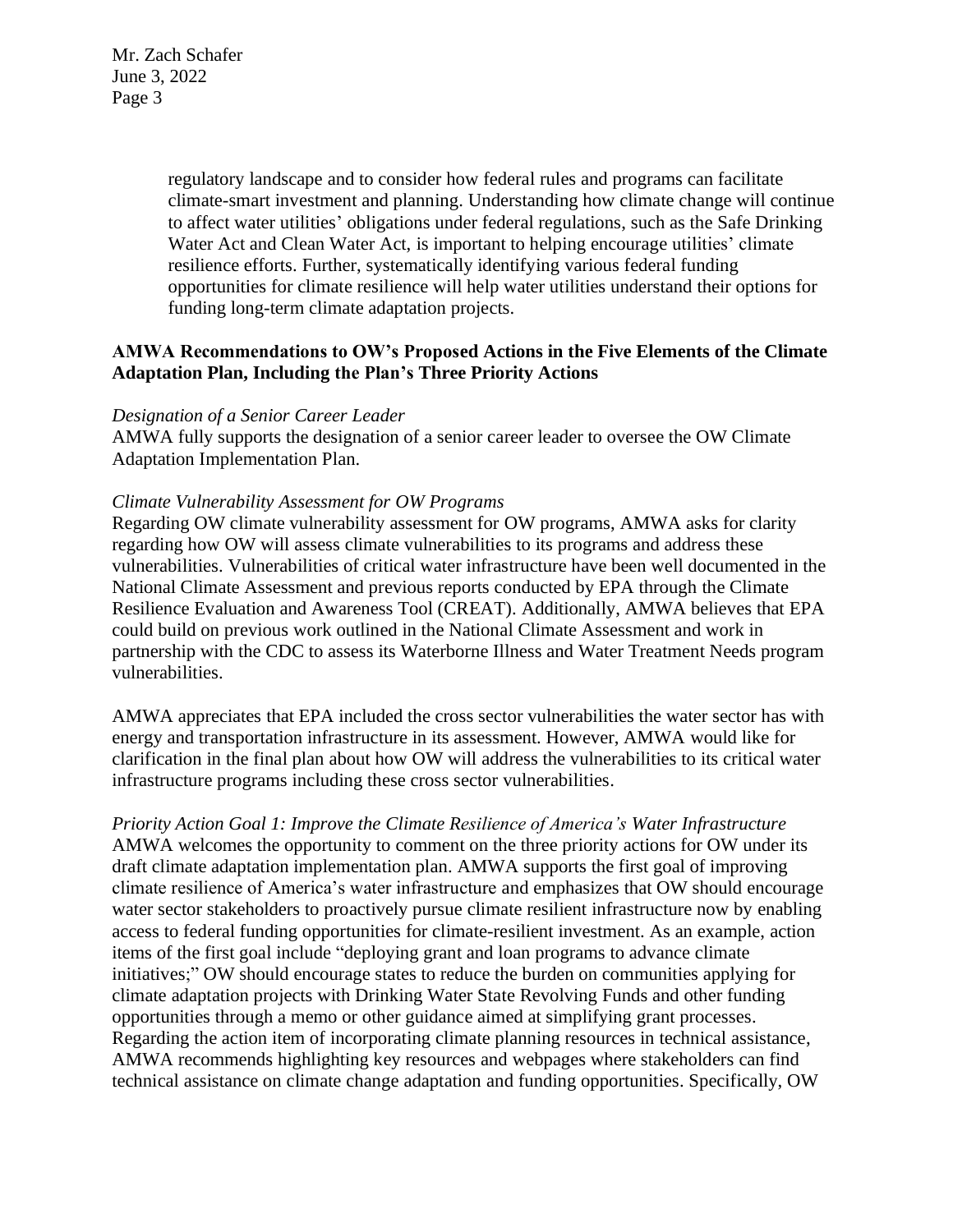could list the [Climate Resilience Evaluation and Awareness Tool \(CREAT\)](https://www.epa.gov/crwu/climate-resilience-evaluation-and-awareness-tool-creat-risk-assessment-application-water) and information about [Water Infrastructure and Resiliency Finance Centers](https://www.epa.gov/waterfinancecenter/financing-resilient-and-sustainable-water-infrastructure) in the final plan. Additionally, OW could consider advertising these tools to utilities again through efforts like press releases or communications to associations. AMWA supports the goal of promoting resilient infrastructure solutions but encourages OW to be clearer about how it plans to implement this provision and how it will measure the success of actions that promote resilient infrastructure. Ultimately, AMWA is encouraged by the provisions outlined as part of the plan's actions and encourages OW to outline publicly its anticipated methods for encouraging resilient infrastructure.

*Priority Action Goal 2: Protect the Nation's Waters from the Impacts of a Changing Climate* The plan's second goal – protect the nation's waters from the impacts of a changing climate, through integrating climate considerations in the Clean Water Act (CWA) and Safe Drinking Water Act (SDWA) actions and programs − is a significant priority for AMWA. AMWA therefore asks OW to more clearly outline how it plans to address this action item. We encourage OW to proactively explore how environmental change will affect the operations, actions, and statutory obligations of water utilities. AMWA recognizes the importance of understanding how changes in water quality, drought, and ambient water temperatures, to name a few, will impact utilities in a changing climate; ensuring that climate considerations are incorporated into major statutory programs and actions is necessary to proactively address utilities' obligations in a changing climate.

# *Priority Action Goal 3: Advance the Adaptive Capacity of the Water Sector and the Climate Knowledge of all Communities and Decisionmakers*

AMWA supports the last goal of the draft plan, "advance the adaptive capacity of the water sector and the climate knowledge of all communities and decisionmakers." AMWA encourages OW to share more about how the plan will utilize current partnerships and platforms to broadly share climate data. Regarding the action item of leveraging the Urban Waters Federal Partnership to address climate adaptation in urban, underserved communities, AMWA requests that this partnership includes strategies to involve drinking water utilities in program activities. Many AMWA members operate in cities that are part of the Urban Waters Federal Partnership, so additional communication about how this partnership can advance climate adaptation initiatives in urban areas would be beneficial. AMWA would welcome the opportunity to learn more about this partnership and work together with EPA to leverage this program.

Also related to this final goal, AMWA asks that OW be more specific about which types of climate data will be added to the How's My Waterway? tool and consider how to support the addition of regional climate data. AMWA also encourages OW to establish measures for understanding whether climate data it makes accessible are used by water sector stakeholders. AMWA encourages OW to engage in cross-agency efforts (e.g., sharing and collecting information from the National Oceanic and Atmospheric Association (NOAA), US Geological Survey (USGS), and US Army Corps of Engineers (USACE), among others) to ensure that the